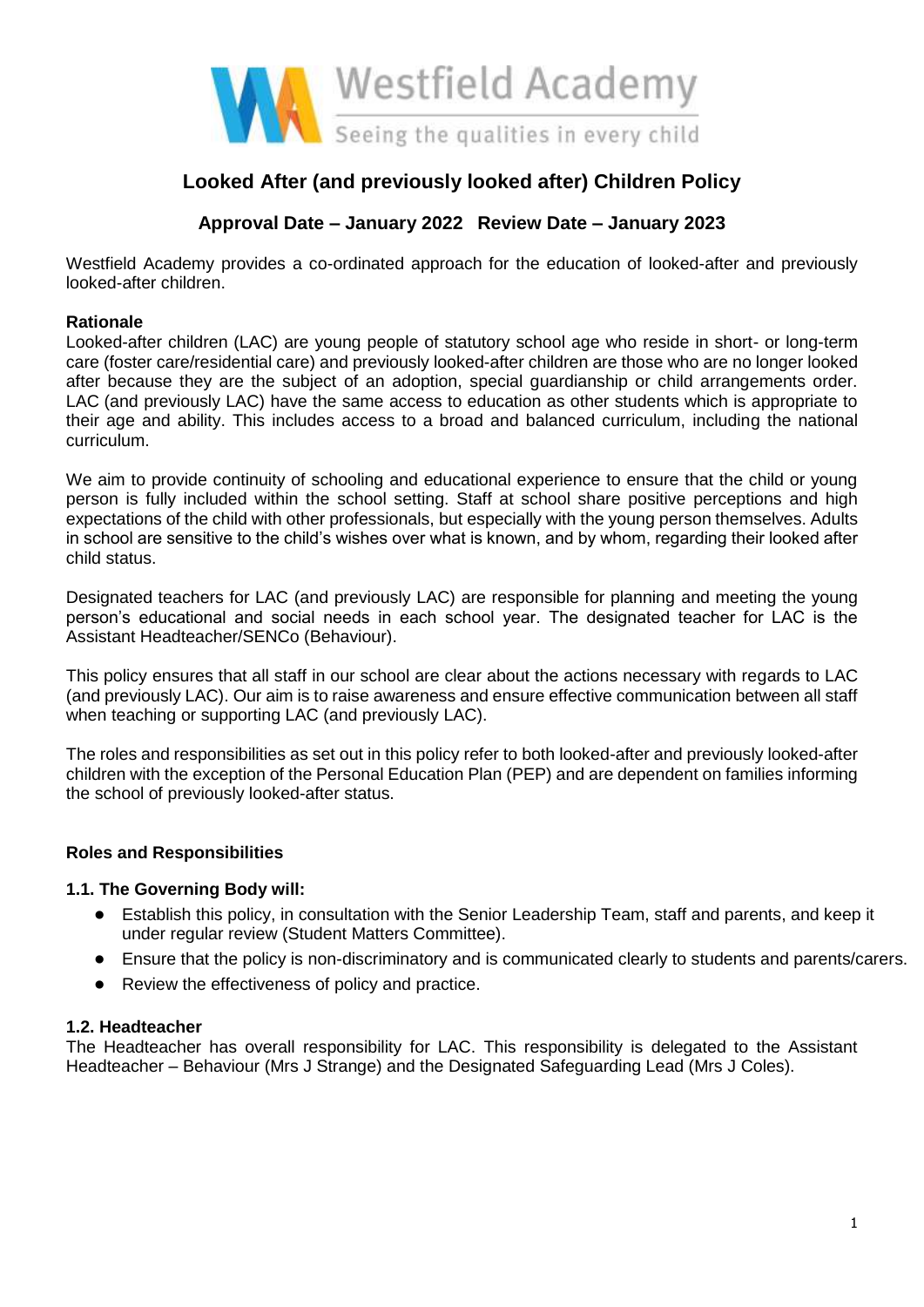### **1.3. Designated Teacher for Looked After Children – Assistant Headteacher/SENCo (Behaviour)**

- Communicate immediately and effectively with the carers, birth parents (as appropriate), and social workers of LAC.
- Develop clear professional relationships with carers, birth parents (as appropriate) and social workers on a wide variety of educational and care issues.
- Ensure that the child or young person has a Personal Education Plan (PEP) and that it is regularly reviewed every term.
- Identify any special educational needs and ensure appropriate provision is made. If the child or young person has an Education, Health and Care Plan, then the annual review coincides with a planned PEP
- To attend case conferences or nominate an appropriate member of staff to attend on his/her behalf (Designated Safeguarding lead or Head of Year).
- Maintain records of case conferences and other sensitive information in a secure confidential file and to disseminate information about the child only on a 'need to know basis'.
- Ensure that educational, care and health information is up to date and fully maintained in the child or young person's school file.
- Ensure that positive messages about behaviour and achievement are shared within the school, and between the school and outside agencies, so that high educational expectations are maintained.
- Liaise with all teachers within the school and make sure that they are aware of the needs of LAC, actively promoting the child's best interests.
- Keep up to date with current practice by participating in relevant training opportunities.
- For **previously looked-after children,** understand the importance of involving the child's parents or guardians in decisions affecting their child's education, and be a contact for parents or guardians who want advice or have concerns about their child's progress at school.
- Tasks may be delegated to the Designated Safeguarding Lead

## **1.4 Heads of Year**

- Ensure school records are up to date with current names and addresses of carers, birth parents and social workers.
- Be aware of, and sensitive to, the appropriate role of the birth parents.
- Oversee records of educational performance and attainment.
- Ensure the young person has the opportunity to participate fully in educational planning and decision making (via completion of the PEP).
- Oversee the day to day welfare of the young person and ensure that they have a trusted adult in school who is able to take time to listen to them.
- Report appropriate statistical information, held by the school, upon request from the designated teacher for LAC.

# **1.5 Class Teachers and other adults**

- Knowledge of who on the school staff has responsibility for LAC Assistant Headteacher/SENCO (Behaviour) and Designated Safeguarding Lead.
- Immediately discuss an issue or concern relating to LAC with the Designated Teacher or Designated Safeguarding Lead, giving it the highest priority.
- Have high expectations of the young person, encouraging achievement and ambition.
- Inform the Attendance Officer immediately of any absence concerns. Where attendance is a problem, a first day of absence procedure is established by the Attendance Officer.
- Instil confidence, self-esteem and a sense of belonging in the student
- Be aware of a variety of issues that may undermine the young person's ability to engage in the learning process including feelings of loss, rejection, isolation, confusion and low self-esteem. Refer concerns directly to Assistant Headteacher/SENCo (Behaviour), Designated Safeguarding Lead or Head of Year.
- Acknowledge possible unresolved feelings the young person may have about their own families and siblings, in addition to insecurity over their current homes and carers.
- Provide a safe haven and a sympathetic ear in a crisis.